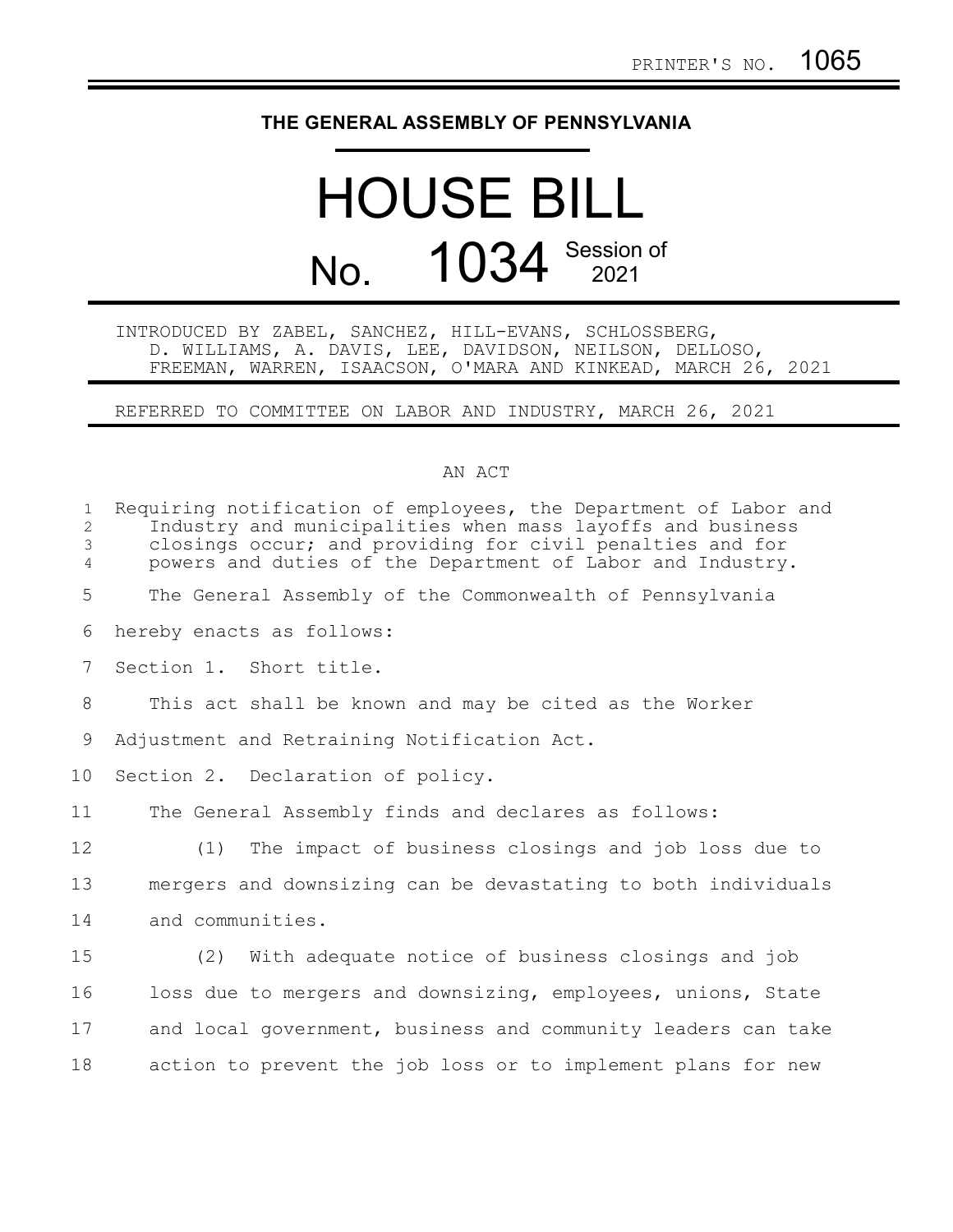employment opportunities. 1

Section 3. Definitions. 2

The following words and phrases when used in this act shall have the meanings given to them in this section unless the context clearly indicates otherwise: 3 4 5

"Affected employee." An employee who may reasonably be expected to experience an employment loss as a consequence of a proposed business closing or mass layoff by the employee's employer. 6 7 8 9

"Business closing." The permanent or temporary shutdown of a single site of employment, or one or more facilities or operating units within a single site of employment, if the shutdown results in an employment loss at the single site of employment during any 30-day period for 30 or more employees, excluding any part-time employees. 10 11 12 13 14 15

"Department." The Department of Labor and Industry of the Commonwealth. 16 17

"Employer." A business enterprise that employs: 18

(1) 50 or more employees, excluding part-time employees, whether at one or multiple sites; or 19 20

(2) 50 or more employees who in the aggregate work at least 2,000 hours per week, exclusive of hours of overtime. "Employment loss." Any of the following: 21 22 23

(1) An employment termination, other than a discharge for cause, voluntary departure or retirement. 24 25

26

(2) A mass layoff exceeding six months.

(3) A reduction in hours of work of more than 50% during each month of any six-month period. 27 28

"Mass layoff." A reduction in force that meets both of the following criteria: 29 30

20210HB1034PN1065 - 2 -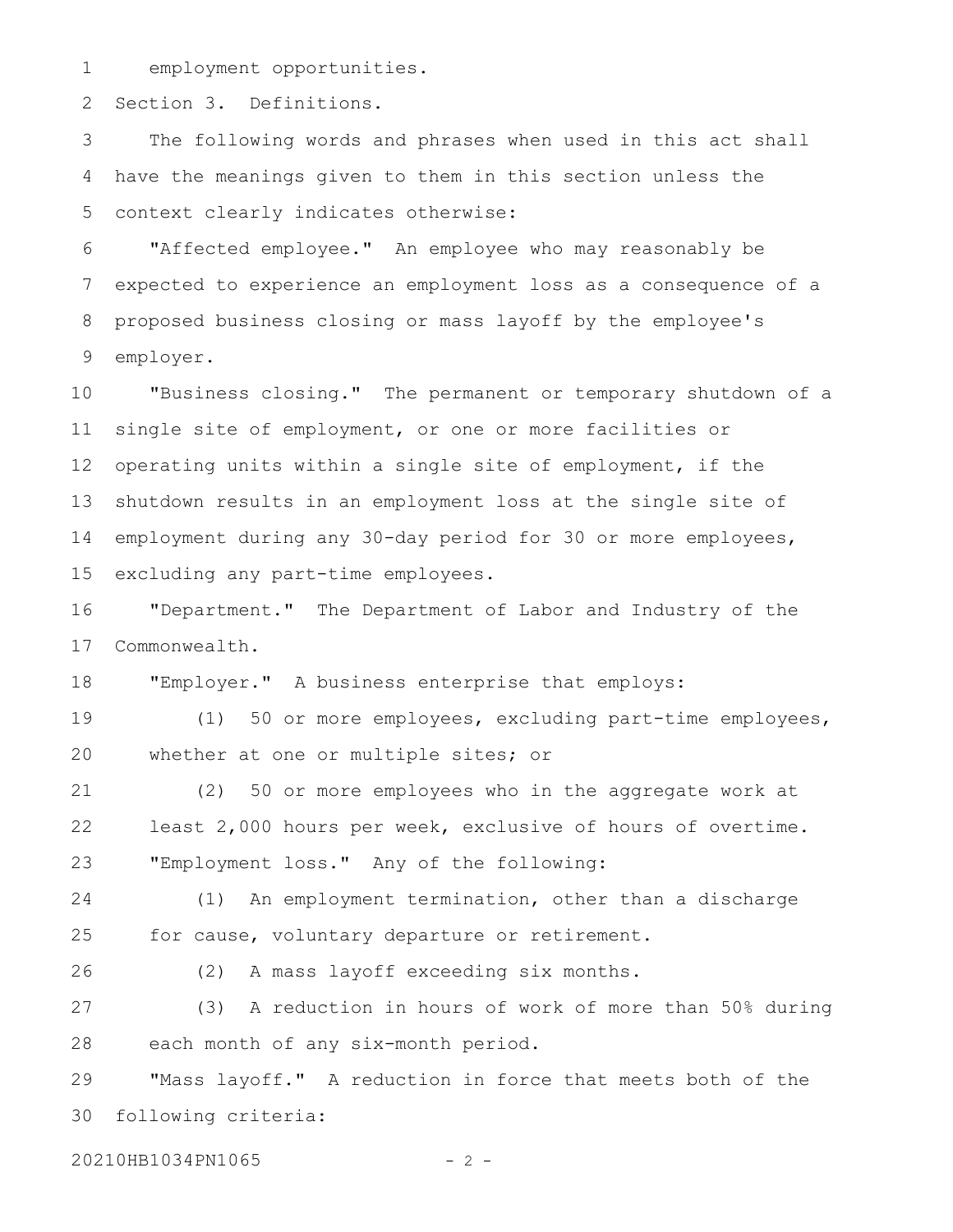(1) Is not the result of a business closing. (2) Results in an employment loss at the single or multiple sites of employment during any 30-day period for: (i) at least 33% of the employees and at least 25 employees; or (ii) at least 500 employees. "Part-time employee." An employee who is employed for an average of fewer than 20 hours per week or who has been employed for fewer than six of the 12 months preceding the date on which notice is required. "Plant closing." The permanent or temporary shutdown of a single site of employment, or one or more facilities or operating units within a single site of employment, if the shutdown results in an employment loss at the single site of employment during any 30-day period for 50 or more employees, other than part-time employees. "Relocation." The removal of all or substantially all of the industrial or commercial operations of an employer to a different location 50 or more miles away. "Representative." An exclusive representative of employees for collective bargaining purposes. "Secretary." The Secretary of Labor and Industry of the Commonwealth. Section 4. Notice required before business closing and mass layoffs. (a) Parties to be notified.--An employer may not order a business closing, mass layoff or relocation until the end of a 180-day period after the employer serves written notice of the business closing or mass layoff order: (1) To each representative of the affected employees as 20210HB1034PN1065 - 3 -1 2 3 4 5 6 7 8 9 10 11 12 13 14 15 16 17 18 19 20 21 22 23 24 25 26 27 28 29 30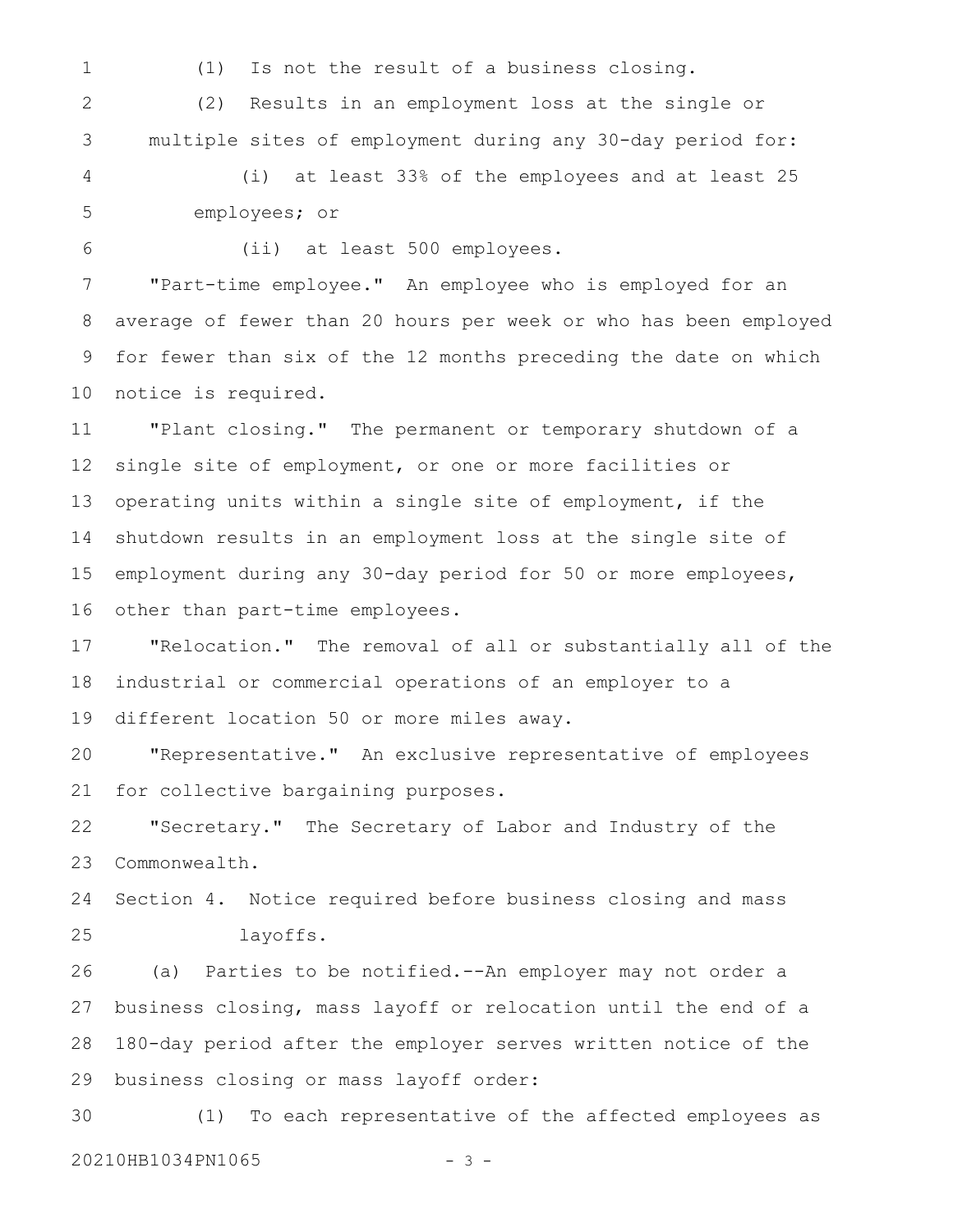of the time of the notice or, if there is no representative at that time, to each affected employee. 1 2

(2) To the department and the chief elected official of the municipality within which the business closing or mass layoff is to occur. If there is more than one municipality, the municipality that the employer shall notify is the municipality to which the employer pays the taxes for the year preceding the year for which the determination is made. 3 4 5 6 7 8

(3) To the local workforce investment board established under the Workforce Investment Act of 1998 (Public Law 105- 220, 112 Stat. 936) for the locality in which the business closing, relocation or mass layoffs will occur. 9 10 11 12

(b) Reduction of notification period.--The following shall apply: 13 14

(1) An employer may order a business closing or mass layoff before the conclusion of the 180-day period if the business closing or mass layoff is caused by business circumstances that were not reasonably foreseeable as of the time that notice would have been required. 15 16 17 18 19

(2) No notice under this act shall be required if the business closing or mass layoff is due to any form of natural disaster, including a flood, earthquake or drought. 20 21 22

(3) An employer relying on this subsection shall give as much notice as is practicable and at that time shall give a brief statement of the basis for reducing the notification period. 23 24 25 26

(c) Extension of layoff period.--A layoff of more than six months which, at its outset, was announced to be a layoff of six months or less shall be treated as an employment loss under this act unless: 27 28 29 30

20210HB1034PN1065 - 4 -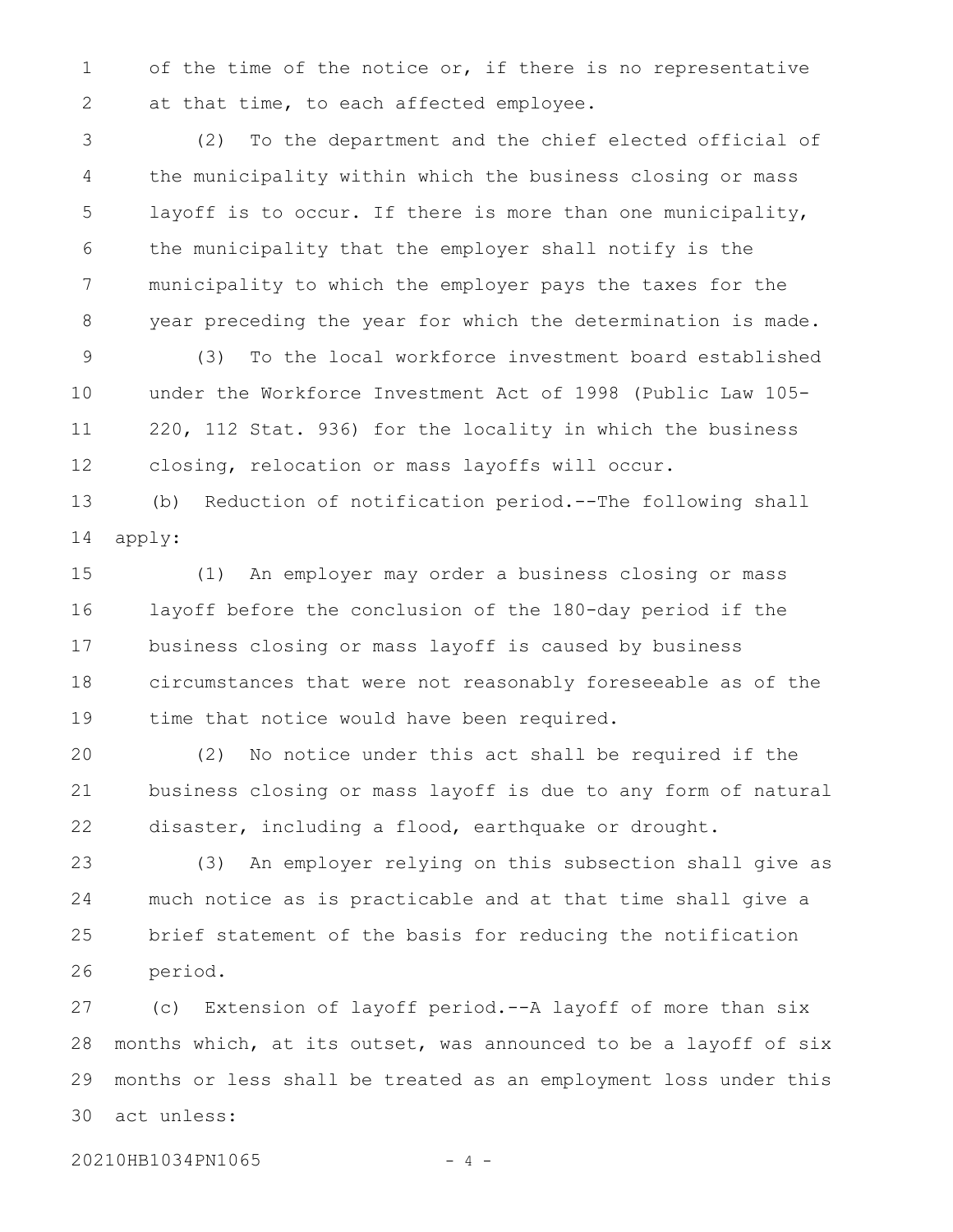(1) The extension beyond six months is caused by business circumstances, including unforeseeable changes in price or cost, not reasonably foreseeable at the time of the initial layoff. 1 2 3 4

(2) Notice is given at the time it becomes reasonably foreseeable that the extension beyond six months is required. (d) Determinations regarding employment loss.--For purposes of this section, in determining whether a business closing or mass layoff has occurred or will occur, employment losses for two or more groups at a single site of employment, each of which is less than the minimum number of employees specified in the definition of "business closing" or "mass layoff" under section 3, but which in the aggregate exceed that minimum number and occur within any 180-day period, shall be considered to be a business closing or mass layoff unless the employer demonstrates that the employment losses are the result of separate and distinct actions and causes and not an attempt by the employer to evade the requirements of this act. 5 6 7 8 9 10 11 12 13 14 15 16 17 18

Section 5. Special circumstances. 19

(a) Sale or merger of business.--The following shall apply: (1) In the case of a sale or merger of part or all of an employer's business, the seller or original employer shall be responsible for providing notice for any business closing or mass layoff in accordance with section 4, up to and including the effective date of the sale or merger. 20 21 22 23 24 25

(2) After the effective date of the sale or merger of part or all of an employer's business, the purchaser or resulting merged entity shall be responsible for providing notice for any business closing or mass layoff in accordance with section 4. 26 27 28 29 30

20210HB1034PN1065 - 5 -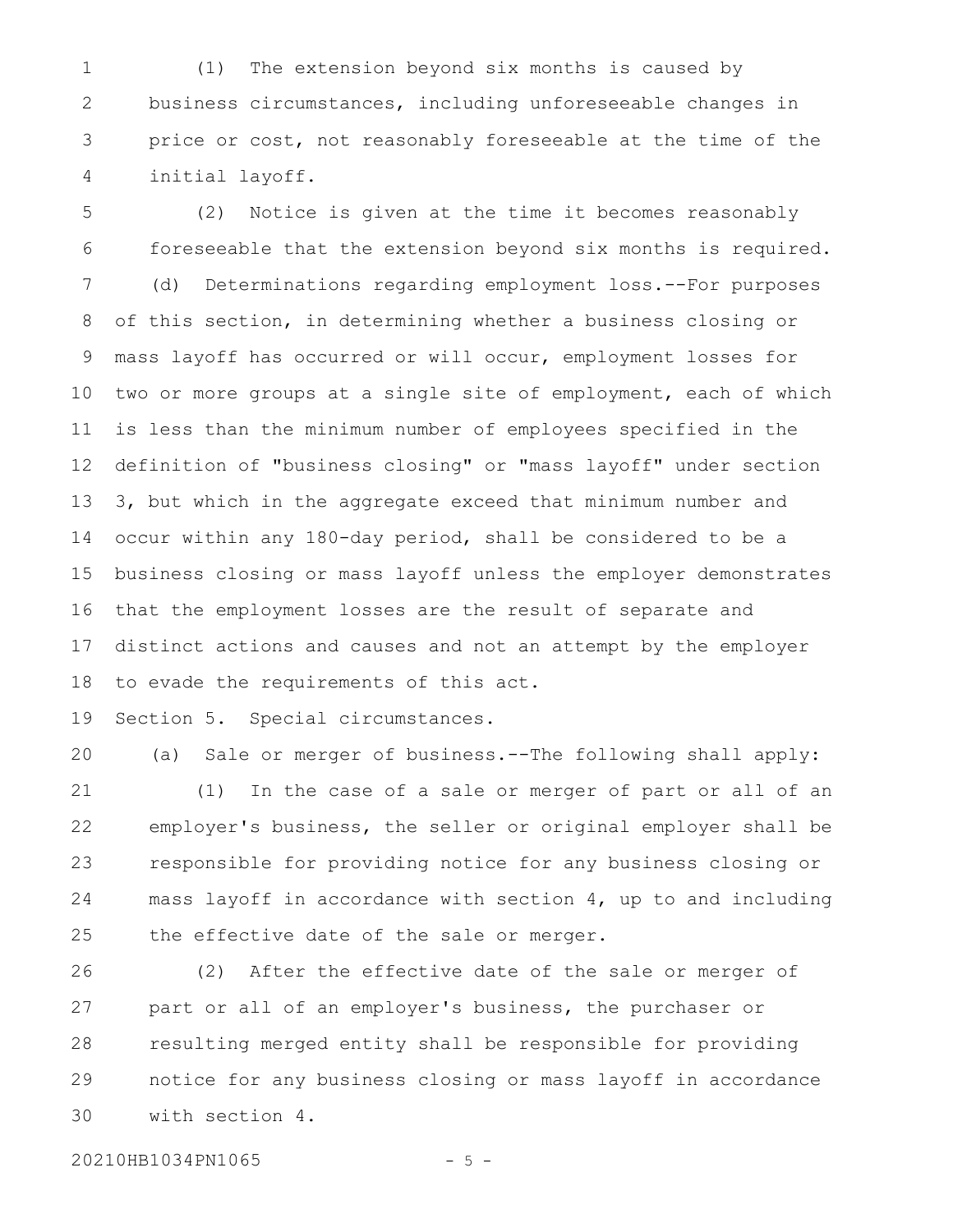(3) Notwithstanding any other provision of this act, a person who is an employee of the seller or original employer other than a part-time employee as of the effective date of the sale or merger shall be considered an employee of the purchaser or resulting merged entity immediately after the effective date of the sale or merger. 1 2 3 4 5 6

(b) Exception.--An employee may not be considered to have experienced an employment loss if the closing or layoff is the result of the relocation or consolidation of part or all of the employer's business and, prior to the closing or layoff: 7 8 9 10

(1) the employer offers to transfer the employee to a different site of employment within a reasonable commuting distance with no more than a six-month break in employment; or 11 12 13 14

(2) the employer offers to transfer the employee to any other site of employment regardless of distance with no more than a six-month break in employment and the employee accepts within 30 days of the offer or of the closing or layoff, whichever is later. 15 16 17 18 19

Section 6. Exemptions. 20

(a) General rule.--This act shall not apply to a business closing or mass layoff if: 21 22

(1) The closing is of a temporary facility or the closing or layoff is the result of the completion of a particular project or undertaking and the affected employees were hired with the understanding that their employment was limited to the duration of the facility or the project or undertaking. 23 24 25 26 27 28

(2) The closing or layoff constitutes a strike or constitutes a lockout not intended to evade the requirements 29 30

20210HB1034PN1065 - 6 -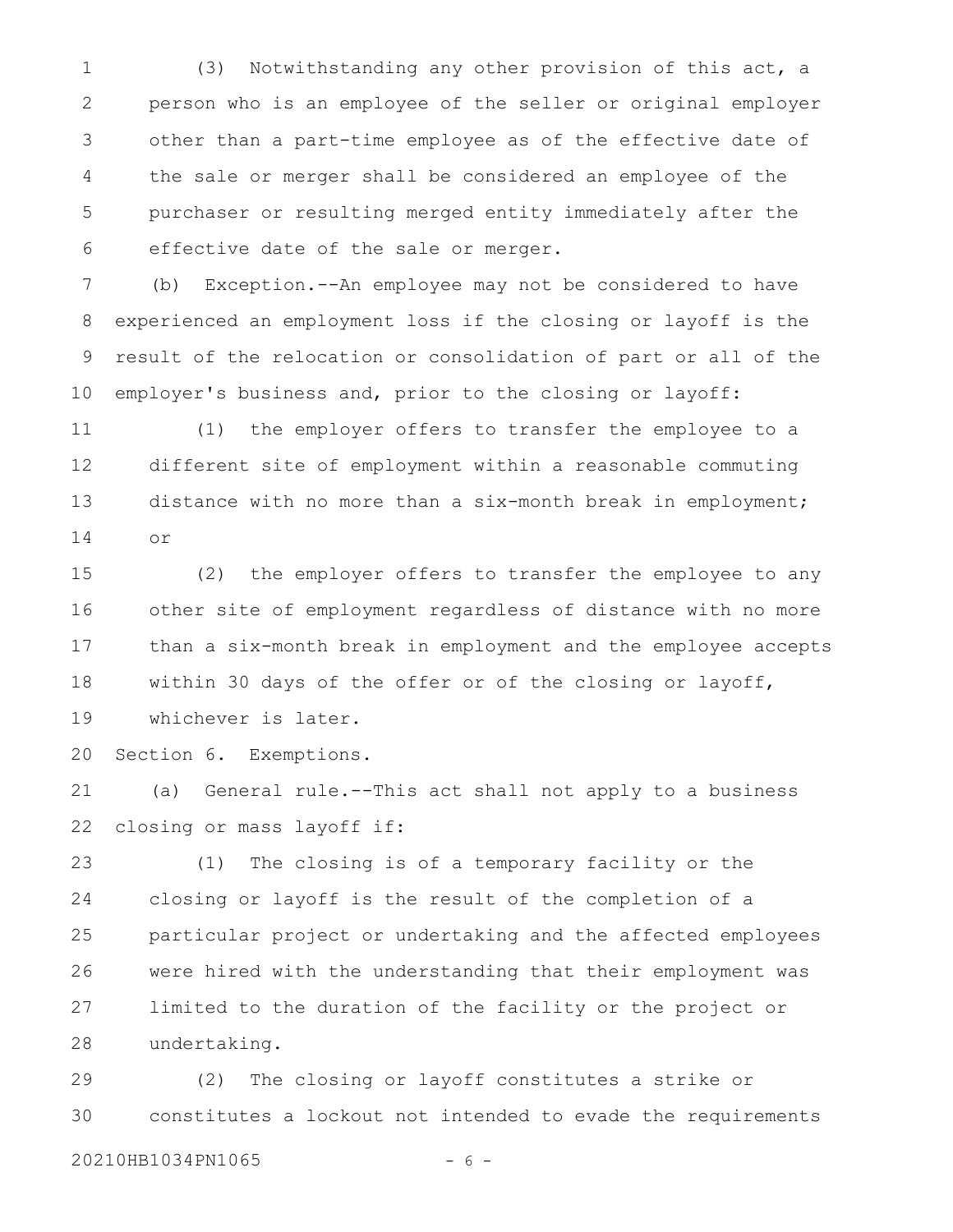of this act. 1

(b) Plant closings.--In the case of a plant closing, an employer is not required to comply with the notice requirement in section 4 if: 2 3 4

(1) at the time the notice would have been required, the employer was actively seeking capital or business; 5 6

(2) the capital or business sought, if obtained, would have enabled the employer to avoid or postpone the relocation or termination; and 7 8 9

(3) the employer reasonably and in good faith believed that giving the notice required by section 4 of this act would have precluded the employer from obtaining the needed capital or business. 10 11 12 13

(c) Economic strikers.--Nothing in this act shall require an employer to serve written notice under section 4 when permanently replacing a person who is deemed to be an economic striker under the National Labor Relations Act (49 Stat. 449, 29 U.S.C. § 151 et seq.). Nothing in this act shall be deemed to validate or invalidate any judicial or administrative ruling relating to the hiring of permanent replacements for economic strikers under the National Labor Relations Act. 14 15 16 17 18 19 20 21

Section 7. Administration and enforcement requirements. 22

The following shall apply: 23

(1) The secretary shall prescribe rules and regulations as may be necessary to carry out this act. The rules and regulations shall, at a minimum, include provisions that allow the parties access to administrative hearings for any actions of the department under this section. 24 25 26 27 28

(2) In an investigation or proceeding under this act, the secretary has, in addition to all other powers granted by 29 30

20210HB1034PN1065 - 7 -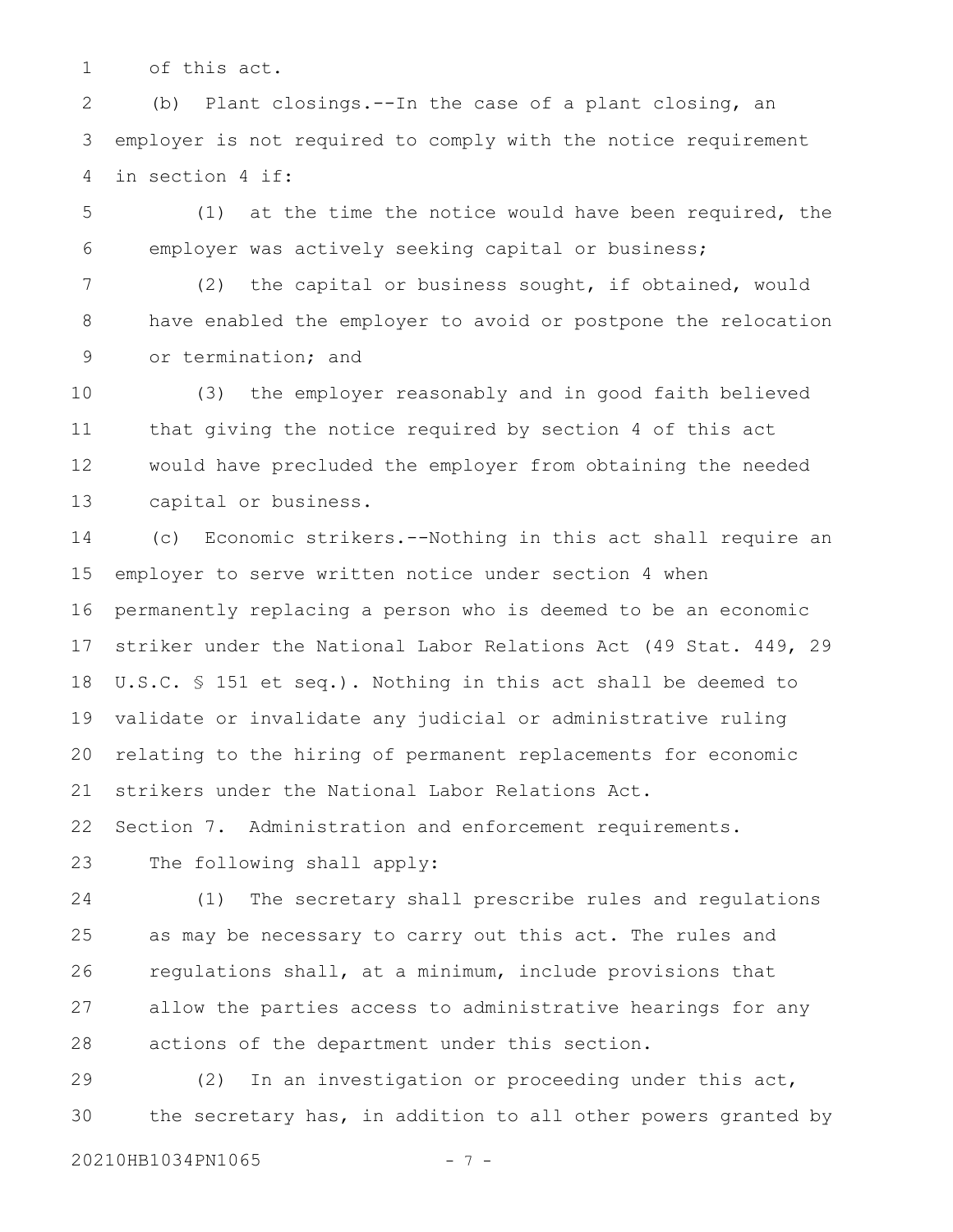law, the authority to examine any information of an employer necessary to determine whether a violation of this act has occurred, including to determine the validity of any defense. 1 2 3

(3) Except as provided in this section, information obtained through administration of this act from an employer subject to this act and that is not otherwise obtainable by the secretary under this section shall be confidential and shall not be published or open to public inspection. Prior to public disclosure of the information in connection with any court action or proceeding, the employer shall be given a reasonable opportunity to make application to protect the information's confidentiality. 4 5 6 7 8 9 10 11 12

(4) No decision or order issued under this act shall be admissible or used in evidence in any subsequent court proceeding except in an action by the secretary or the employer to implement, enforce or challenge a determination made by the secretary under this act. 13 14 15 16 17

(5) An officer or employer of the State, an officer or employee of an entity authorized to obtain information under this section and an agent to this State or of the entity who, except with authority of the secretary under this section, discloses information commits a misdemeanor. 18 19 20 21 22

(6) If, after an administrative hearing, the secretary determines that an employer has violated a requirement of this act or rules or regulations promulgated under this act, the secretary shall issue an order that shall include any penalties assessed by the secretary under this act. Upon the entry of the order, a party aggrieved thereby may commence a proceeding for review pursuant to the civil practice law and rules within 30 days from the notice of the filing of the 23 24 25 26 27 28 29 30

20210HB1034PN1065 - 8 -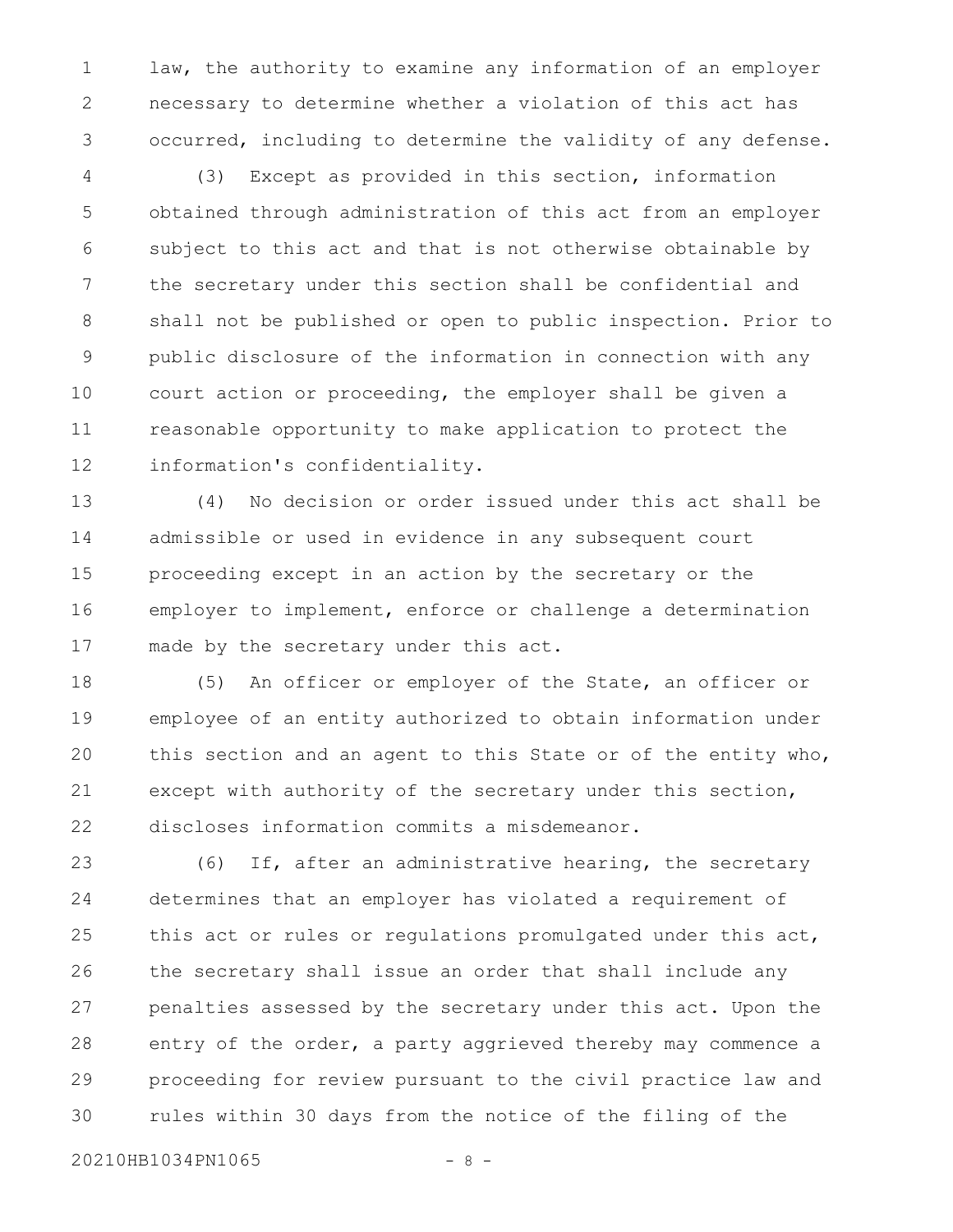order in the office of the secretary. The proceeding shall be commenced in Commonwealth Court. If the order is not reviewed or if it is reviewed and the final decision is in favor of the secretary, the secretary may file with the clerk of the county where the employer resides or has a place of business the order of the secretary containing the amount found to be due. The filing of the order shall have the full force and effect of a judgment duly docketed in the office of the clerk. The order may be enforced by and in the name of the secretary in the same manner, and with like effect, as that prescribed by the civil practice law and rules for the enforcement of a money judgment. 1 2 3 4 5 6 7 8 9 10 11 12

(7) The secretary shall promptly distribute any back pay and the value of benefits recovered to employees subject to the violation. 13 14 15

Section 8. Civil actions and remedies. 16

(a) Liability of employer.--An employer who orders a business closing or mass layoff in violation of section 4 is liable to each affected employee who suffers an employment loss as a result of the business closing or mass layoff for: 17 18 19 20

(1) back pay for each day of violation at a rate of compensation not less than the higher of: 21 22

(i) the average regular rate received by the employee during the last three years of the employee's employment; or 23 24 25

(ii) the final regular rate received by the employee; and 26 27

(2) benefits under an employee benefit plan, including the cost of medical expenses incurred during the employment loss that would have been covered under an employee benefit 28 29 30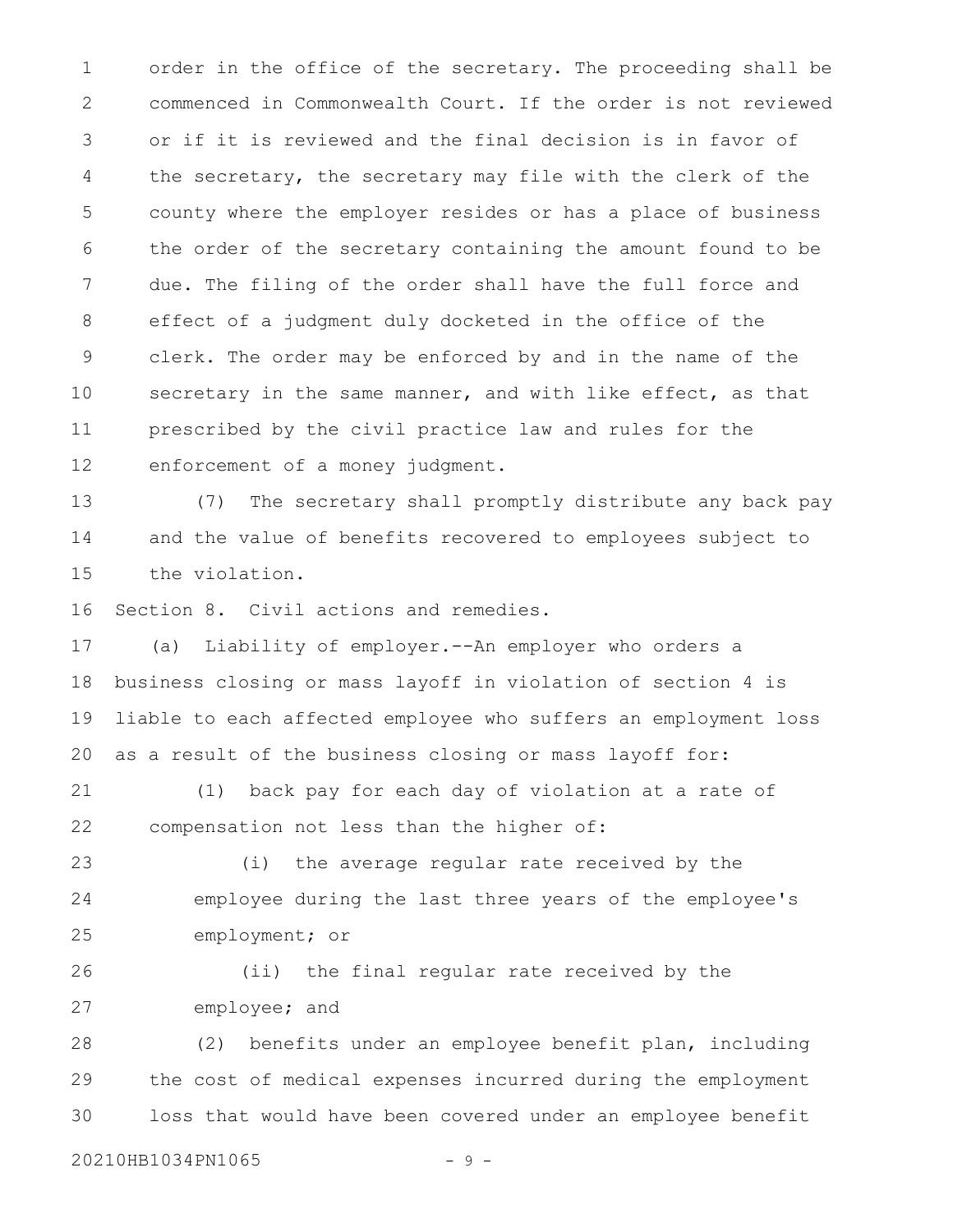plan if the employment loss had not occurred. 1

(b) Calculation of liability.--Liability shall be calculated for the period of the violation up to a maximum of 60 days but in no event for more than one-half the number of days the employee was employed by the employer. 2 3 4 5

(c) Not considered remuneration.--Payments to an employee under this section by an employer who has failed to provide the advance notice of a facility closure required by this act or the Federal Worker Adjustment and Retraining Notification Act (Public Law 100-379, 29 U.S.C. Sec. 2101 et seq.) shall not be construed as remuneration under this act. Unemployment insurance benefits may not be denied or reduced because of the receipt of payments related to an employer's violation of this act or the Federal Worker Adjustment and Retraining Notification Act. 6 7 8 9 10 11 12 13 14

(d) Reduction of liability.--The amount for which an employer is liable under subsection (a) shall be reduced by any: 15 16

(1) wages paid by the employer to the employee for the period of the violation; 17 18

(2) voluntary and unconditional payment by the employer to the employee that is not required by any legal obligation; 19 20

(3) payment by the employer to a third party or trustee, such as premiums for health benefits or payments to a defined contribution pension plan on behalf of and attributable to the employee for the period of the violation; 21 22 23 24

(4) liability paid by the employer under any applicable Federal law governing notification of mass layoffs, plant closings or relocations; 25 26 27

(5) in an administrative proceeding by the secretary, liability paid by the employer prior to the secretary's determination as the result of a private action brought under 28 29 30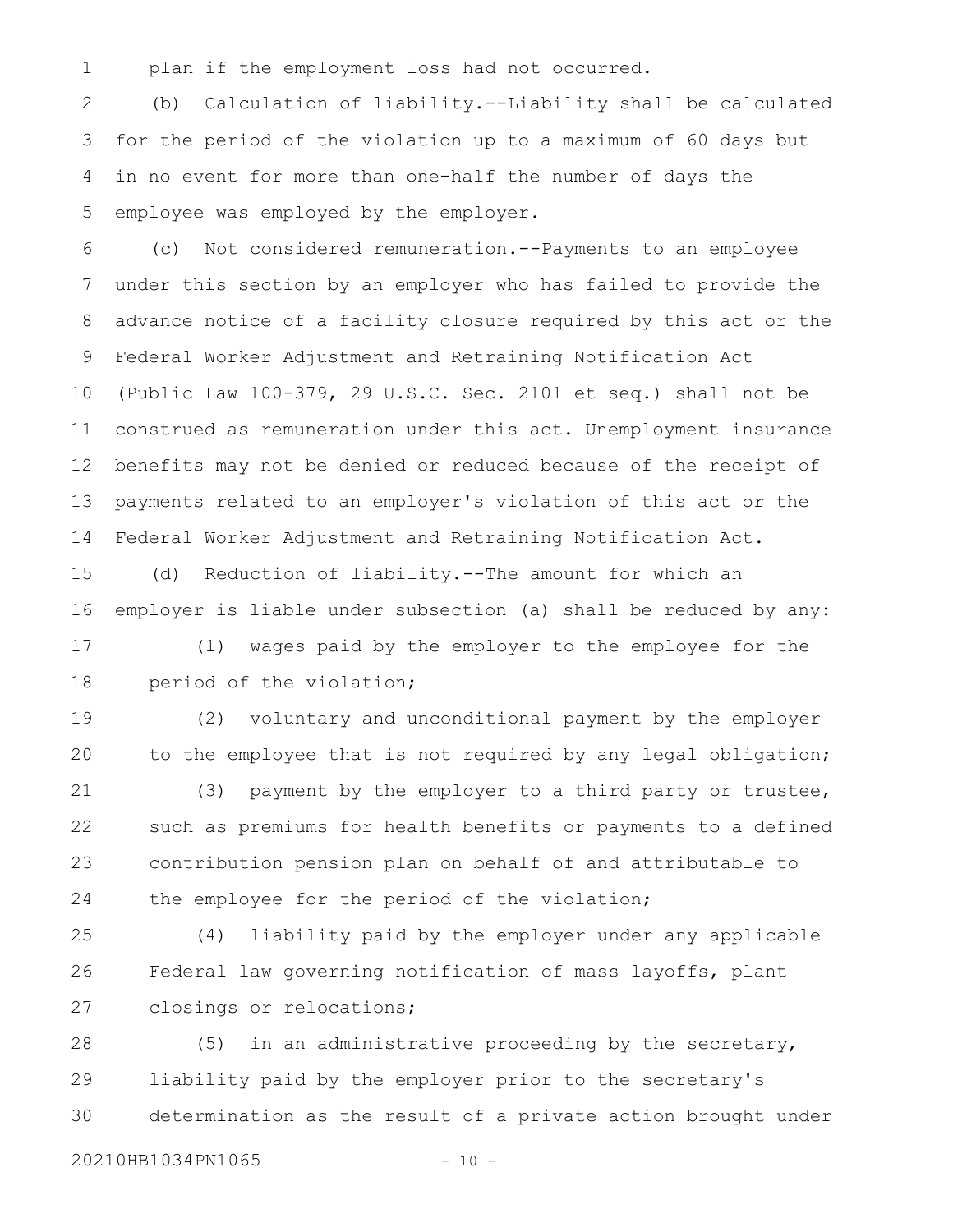this act; and 1

(6) in a private action brought under this act, liability paid by the employer in an administrative proceeding by the secretary prior to the adjudication of the private action. 2 3 4 5

(e) Credit.--In addition, any liability incurred under subsection (d)(1) with respect to a defined benefit pension plan may be reduced by crediting the employee with service for all purposes under the plan for the period of the violation. (f) Payment to aggrieved employees.--An employer who violates the provisions of section 4 with respect to a municipality shall be subject to a civil penalty of not more 6 7 8 9 10 11 12

than \$500 for each day of the violation, except that this penalty shall not apply if the employer pays to each aggrieved employee the amount for which the employer is liable to that employee within three weeks from the date the employer orders the business closing or mass layoff. 13 14 15 16 17

Section 9. Civil penalty. 18

(a) Failure of notice.--An employer who fails to give notice as required by section 4 shall be subject to a civil penalty of not more than \$500 for each day of the violation. The employer shall not be subject to a civil penalty under this section if the employer pays to all applicable employees the amounts for which the employer is liable under section 4 within 21 days from the date the employer orders the mass layoff, relocation or employment loss. 19 20 21 22 23 24 25 26

(b) Maximum penalty.--The total amount of penalties for which an employer may be liable under this section shall not exceed the maximum amount of penalties for which the employer may be liable under Federal law for the same violation. 27 28 29 30

20210HB1034PN1065 - 11 -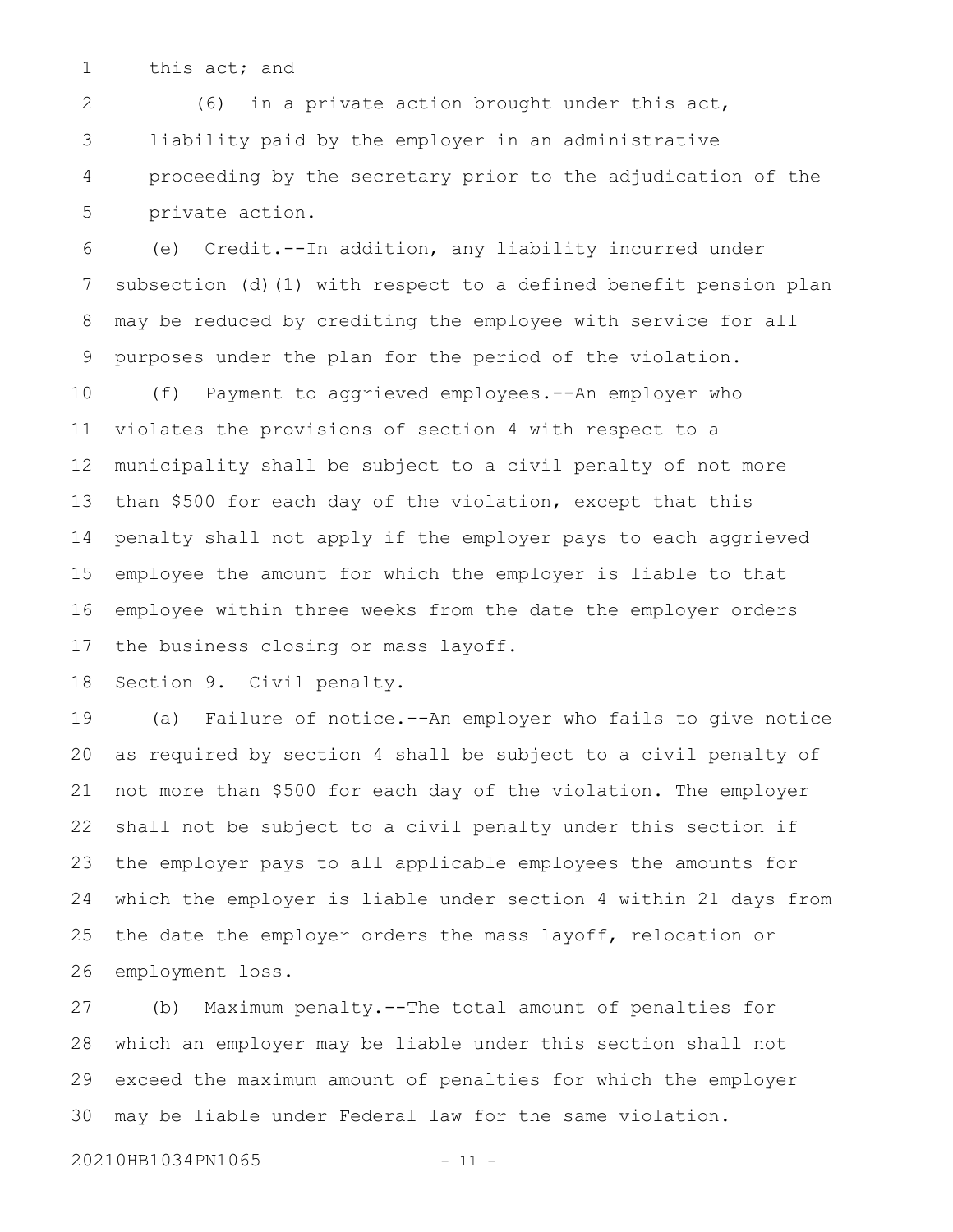(c) Penalty payments.--Any penalty amount paid by the employer under Federal law shall be considered a payment made under this article. 1 2 3

(d) Reduction of liability or penalty.--If an employer that has violated this act proves to the satisfaction of the secretary or the court that the act or omission that violated this act was in good faith and that the employer had reasonable grounds for believing that the act or omission was not a violation of this act, the secretary and the court may, in their discretion, reduce the amount of the liability or penalty provided for in this section. In determining the amount of the reduction, the secretary and the court shall consider: 4 5 6 7 8 9 10 11 12

13

(1) the size of the employer;

(2) hardships imposed on employees by the violation; (3) efforts by the employer to mitigate the violation; and 14 15 16

(4) the grounds for the employer's belief. 17

(e) Jurisdiction.--A person seeking to enforce liability, including a representative of employees or a municipality aggrieved under subsection (d)(1) or (4), may sue on his or her own behalf or for other persons similarly situated, or both, in any court of common pleas in which the violation is alleged to have occurred, or in which the employer transacts business. 18 19 20 21 22 23

(f) No injunction.--The secretary shall not have the authority to enjoin a plant closing, relocation or mass layoff under this act. 24 25 26

(g) Attorney fees.--In an action under this subsection, the court, in its discretion, may allow the prevailing party reasonable attorney fees as part of the costs. 27 28 29

(h) Definition.--As used in this section, an "aggrieved 20210HB1034PN1065 - 12 -30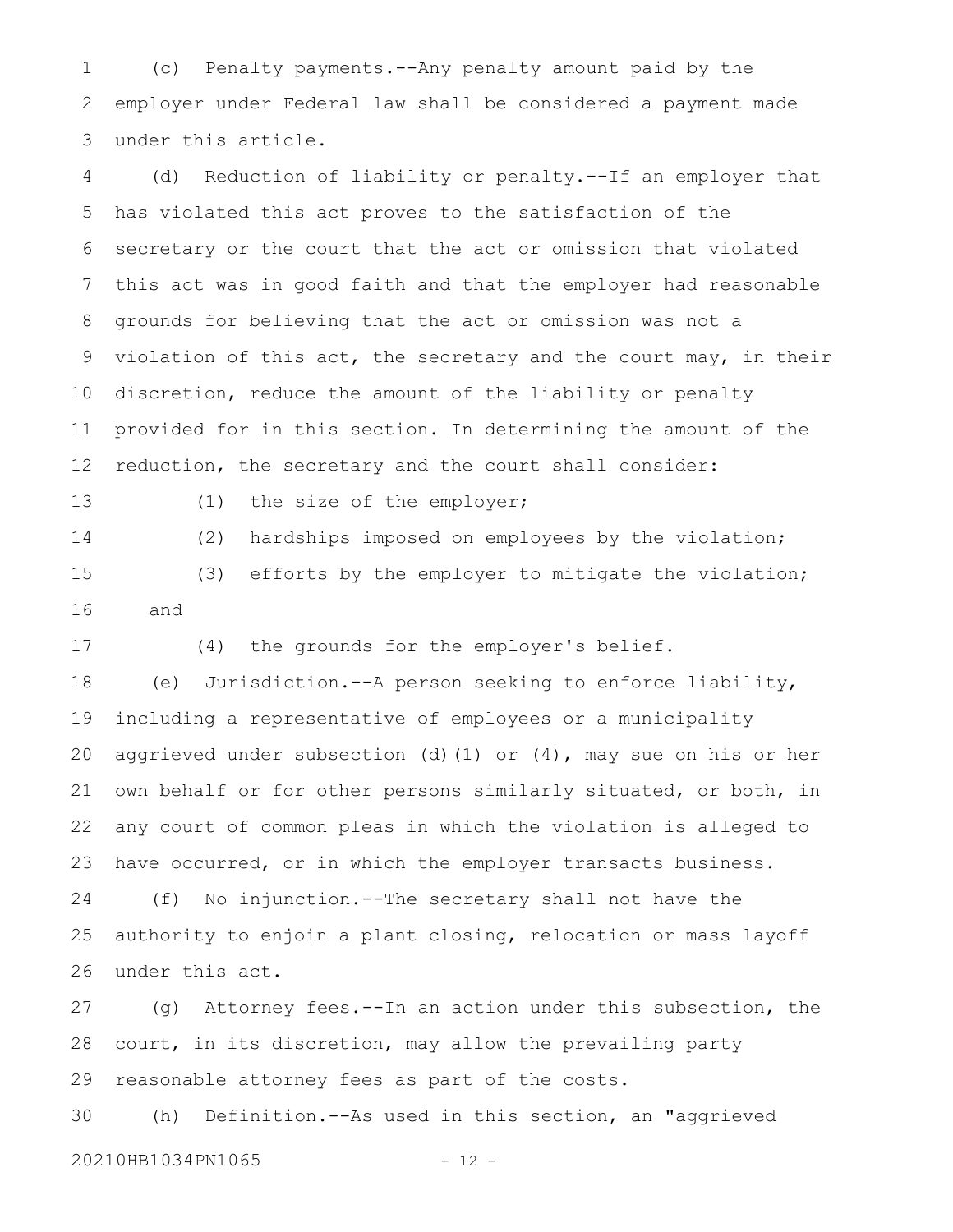employee" shall mean an employee who: 1

(1) worked for an employer that ordered a business closing or mass layoff; and 2 3

(2) as a result of the employer's failure to comply with section 4, did not receive timely notice directly or through the employee's representative as required by this act. Section 10. Procedures and other rights. 4 5 6 7

The following shall apply: 8

(1) The rights and remedies provided to employees by this act are in addition to and not in lieu of any other contractual or statutory rights and remedies of the employees and are not intended to alter or affect those rights and remedies, except that the period of notification required by this act shall run concurrently with any period of notification required by contract or by any other statute. 9 10 11 12 13 14 15

(2) Nothing in this act shall be read to abridge, abrogate or restrict the right of any State or local entity to require an employer that is receiving State or local economic development incentives for doing or continuing to do business in this State from being required to provide additional or earlier notice as a condition for the receipt of such incentives. 16 17 18 19 20 21 22

(3) Nothing in this act shall be read to prevent an employer who is not required to comply with the notice requirements of this section, to the extent possible, to provide notice to its employees about a proposal to close a plant or permanently reduce its workforce. 23 24 25 26 27

Section 11. Promulgation of regulations. 28

The department shall promulgate regulations as may be necessary to carry out the provisions of this act. 29 30

20210HB1034PN1065 - 13 -